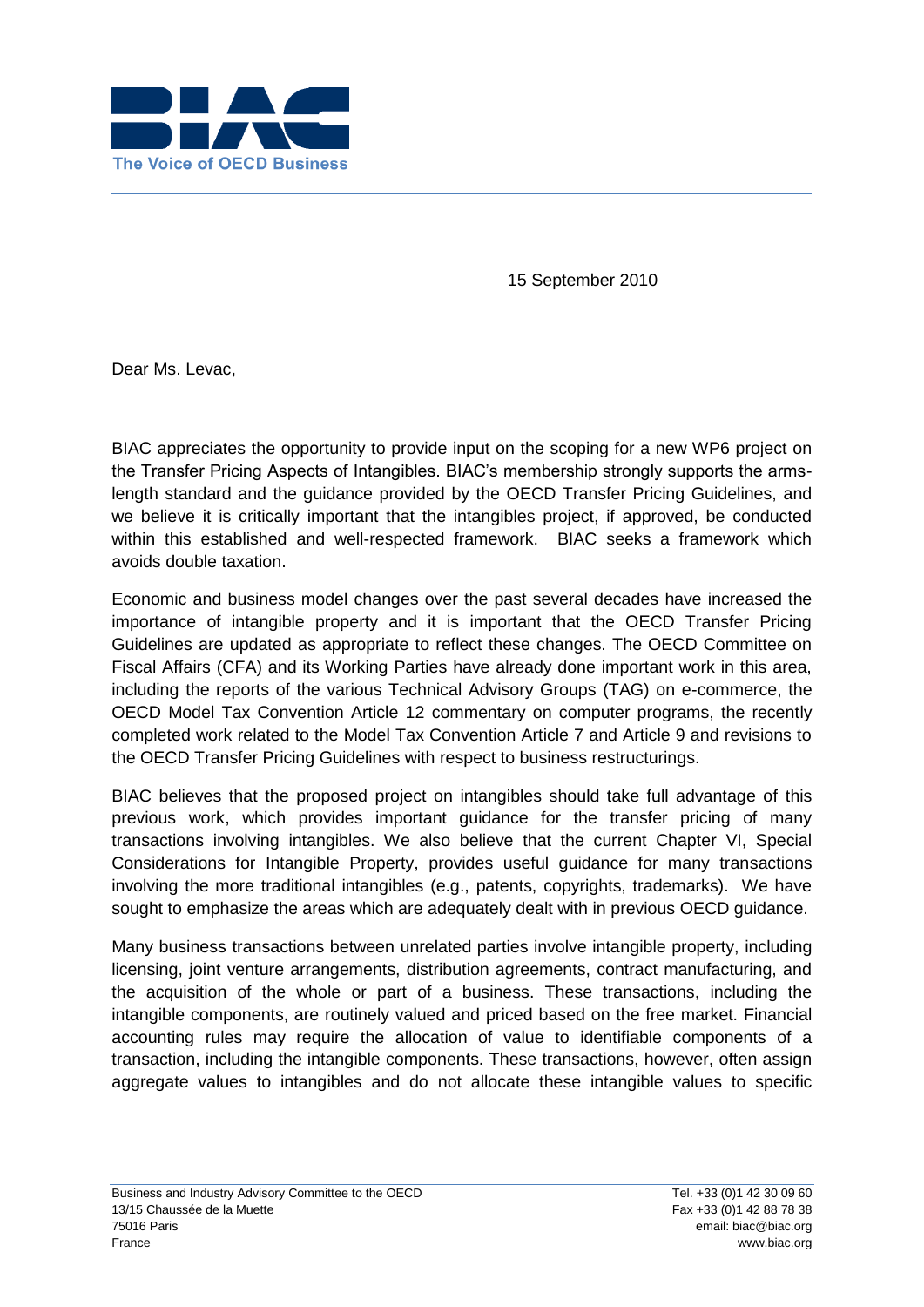operating units or geographies within the participating enterprises. Intercompany allocation between geographies and affiliates is an important requirement to support intercompany transfer pricing for multinational corporations and BIAC believes that the proposed intangibles project should focus on this aspect of intangibles. We believe that additional guidance in this area will help reduce transfer pricing disputes and reduce the incidence of double taxation, and this belief guides our responses to the four questions being posed in relation to this project, as outlined in your letter to BIAC dated 28 June, 2010.

You will find as follows BIAC responses to these questions.

BIAC notes that in commenting on the scope of the project and the significant issues to be addressed, we have been influenced by the proposed timeline for the project. As a result, our comments are not a comprehensive list of all issues and areas of uncertainty, but focus on the significant issues which we believe can be addressed within the timeline. This does not preclude the discussion of other issues if it is practical to include these within the project.

We will be pleased to answer any questions you may have concerning the BIAC comments

Sincerely yours,

Wells

Chris Lenon Chairman, BIAC Committee on Taxation and Fiscal Affairs

Michelle Levac Chair, Working Party No. 6 of the Committee on Fiscal Affairs OECD Centre for Tax Policy and Administration 2, rue André Pascal 75775 Paris Cedex 16, FRANCE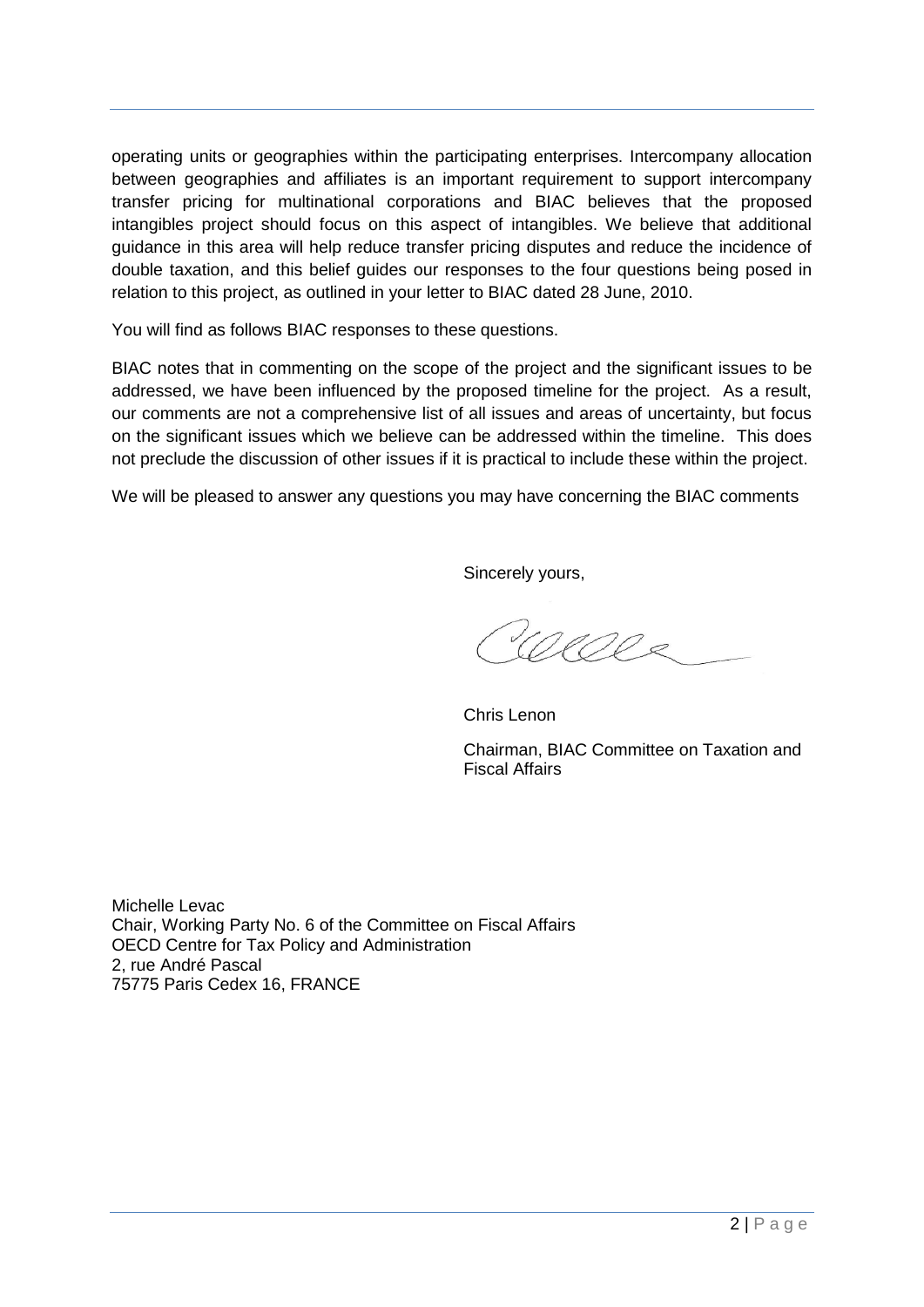# **BIAC Responses to the OECD Questions for Purposes of Scoping an OECD Project on Intangibles**

## **I. What are the most significant issues encountered in practice in relation to the transfer pricing aspects of intangibles?**

We believe the significant issues are:

- Identifying the transactions involving intangibles which are compensable for tax purposes
- Determining the appropriate amount of compensation for tax purposes
- Clarifying the relevant party entitled to earn income attributable to the intangible
- Determining an appropriate valuation approach for tax purposes

The objectives of valuation for transactions between independent enterprises, and for financial accounting purposes, are fundamentally different than the objectives for intercompany transactions. BIAC believes that this additional requirement for intercompany transfer pricing is most significant for items such as non-legally protected intangibles such as workforce-in-place, goodwill, and certain marketing intangibles such as customer lists and customer base. These intangibles are often valued on an aggregate basis in the residual category for independent business transactions, creating the potential for significant uncertainty with respect to both (i) identification of those transactions which may be compensable and (ii) determination of the appropriate compensation for transactions between affiliates that may involve one or more of these intangibles.

Determining the relevant parties who are entitled to earn income attributable to these items of intangible property for transfer pricing purposes is also a most significant issue that would benefit from additional guidance in the Transfer Pricing Guidelines. While determining the relevant parties who are entitled to earn income attributable to these items of intangibles for transfer pricing is relevant for transfers of all intangibles, and we would expect that additional guidance may impact the broadest category, we believe that the need for guidance is most acute in the area of the sub-category of intangibles as noted above.

BIAC believes that existing OECD guidance is adequate for many transactions involving intangible property and we would recommend that the following intangibles transactions not be a primary focus of the intangibles project if it is approved: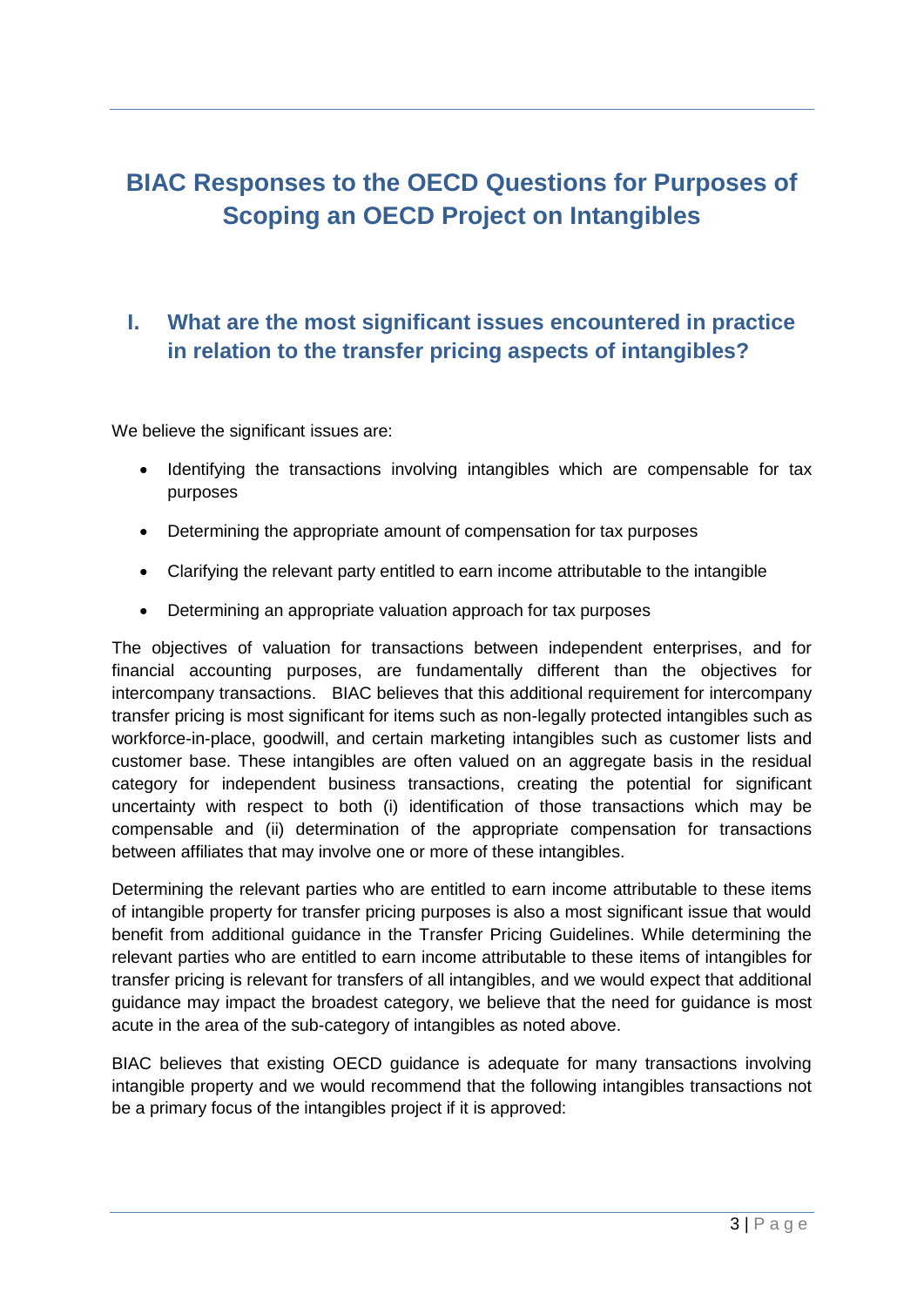- Transactions in intangible products such as computer programs, digital music, digital books, digital video and e-commerce in general as these transactions are adequately addressed in the Article 12 Commentary on computer programs and the e-commerce report, produced by the OECD Revenue Characterization TAG.
- Services transactions that include an element of intangible property, such as professional, technical or marketing services, as these transactions are adequately addressed in the current OECD Transfer Pricing Guidelines.
- Transactions, including cross-licenses, in traditional (legally protected) intangibles such as patents, copyrights, trademarks, etc. which benefit from adequate comparable transactions and existing transfer pricing mechanisms.
- While the concept of the relevant parties who are entitled to earn income attributable to these items of intangibles based on the function they perform was evaluated in the business restructuring project, paragraph 9.21 of the Report on the Transfer Pricing Aspects of Business Restructuring clarifies that the functional analysis under Article 7 is not intended to set a standard under Article 9 because the analytical framework under Article 9 is different from the AOA under Article 7 so we would not expect that the concepts relating to attributing income from these items according to the performance of "significant people functions" will be relevant for this intangibles project.

It might be thought that "intangibles" arising from "best practices" should be addressed in the project. BIAC does not propose this, firstly because the amounts involved are not significant, and secondly, because the compliance burden would be disproportionate to the tax outcome.

In addition, we believe that any work on cost contribution arrangements should be limited and must focus on achieving valuation methodologies consistent with the rest of the project.

We look forward to feedback from WP6 regarding its current view of the "most significant issues" in the intangibles area.

## **II. What shortfalls, if any, we can identify in the existing OECD guidance?**

The BIAC working members have identified the following shortfalls in the existing OECD transfer pricing guidance for intangibles.

We would note as a general comment that the difficulties of identifying compensable items of intangible property and their respective capacities for producing taxable income often lead to imprecise valuations, which may be driving the controversy around intangible transfers and licensing. Given that such imprecision and difficulties are inherent in the application of the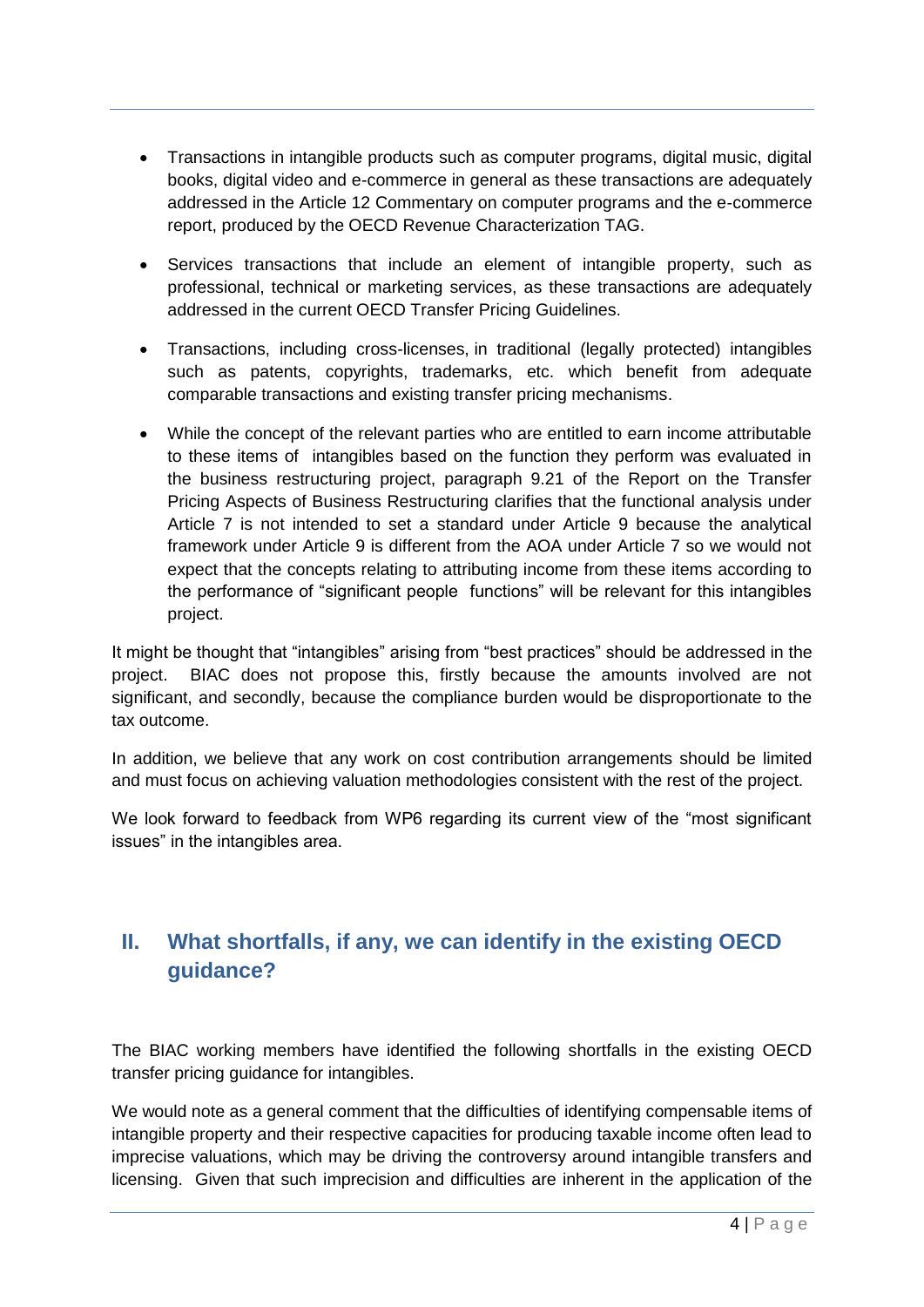arm's length standard, efforts by the OECD to provide broader albeit less precise guidance should be a goal to improve the Guidelines.

Our comments below are approximately listed in order of importance to the members of BIAC.

- Lack of description of which intangibles or other attributes are not compensable for transfer pricing purposes. Currently, there are no explicit guidelines that exclude certain future profit potential attributes which may be considered intangibles for other non-tax purposes, such guidance would be useful. Examples, in some contexts, may include:
	- o Future profit potential
	- o Risk bearing activities
	- o Goodwill
	- o Going concern
	- o Workforce-in-place
	- o Network intangibles
	- o First mover advantage
	- o Economies of scale
	- o Barriers to entry
	- o Superior management
	- o Group network attributes which no one member may own
- The lack of guidance on determining what member or members own all or part of a group wide intangible such as trademark, patent, or network intangibles.
- The lack of quidance that application of the arm's length standard does not require close proximity with actual third party behaviour, e.g., the licensing of unique intangibles to third parties.
- The lack of guidance on how valuation methods applied for non-tax purposes in valuing intangibles can be applied and to what extent for transfer pricing purposes.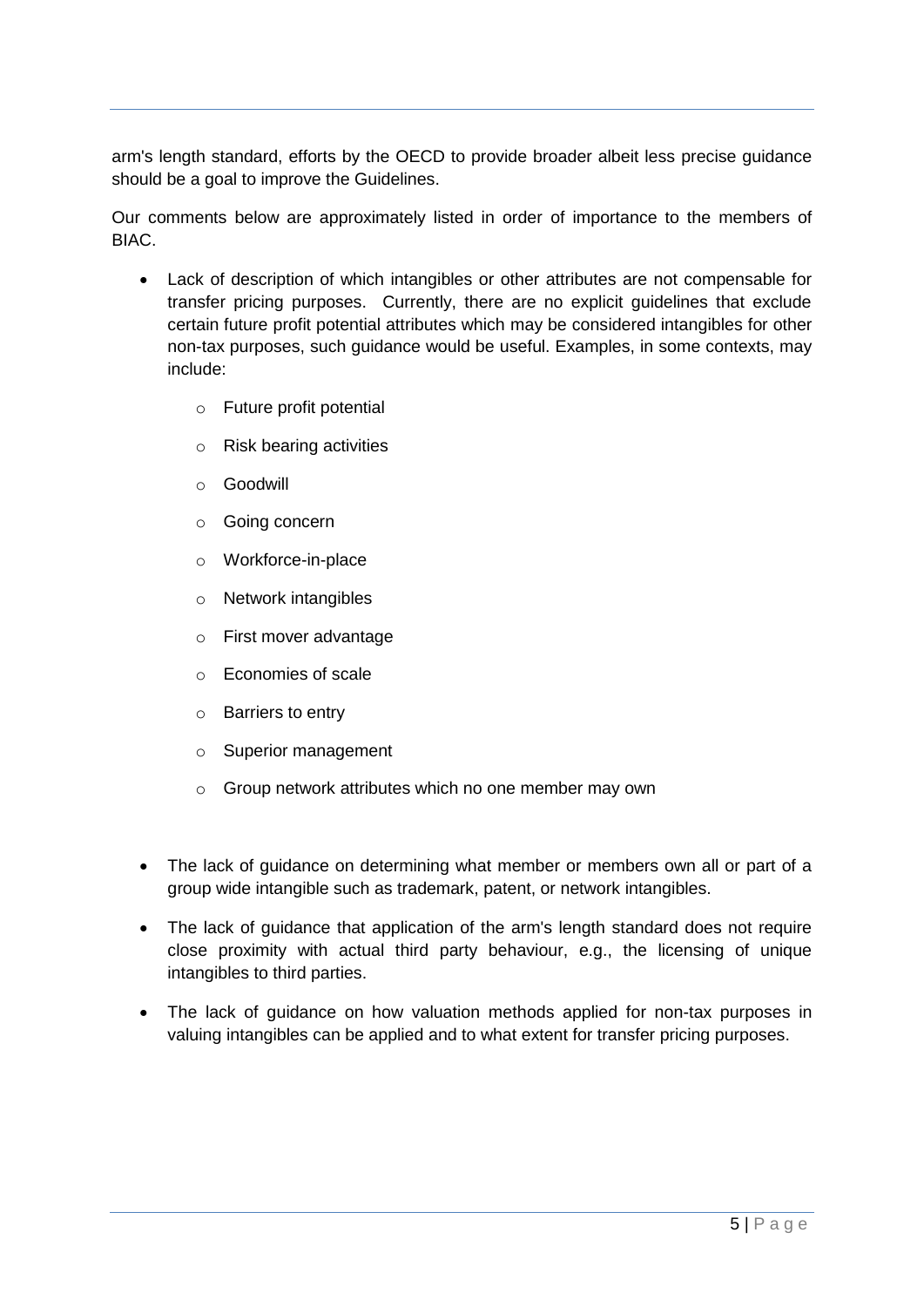#### **III. In what areas can OECD usefully do further work?**

The BIAC working members have identified the following areas where the OECD could undertake to further the usefulness of the transfer pricing guidelines as applied to intangibles.

- Provide more quidance on how the arm's length standard would apply to the intangible issues identified in BIAC's responses to questions 1 and 2 including examples where compensation would and would not be appropriate, i.e., whether an intangible gives rise to a compensable transaction.
	- $\circ$  Clarify and identify the difference between, for example 1. "soft" intangibles that may not be subject to or require compensation and 2. recognized intangibles for which the Guidelines have been reasonably adequate.
	- $\circ$  Clarify issues which have led to tax controversy among tax administrations and taxpayers about the identification and compensation of transfers of intangibles.
- Provide more guidance on certain arm's length transfer pricing (valuation) models for the transfer of intangibles that tax administrations and taxpayers have generally recognized as subject to transfer pricing analysis with emphasis on adjustments required (if any) to account for the related party nature of the transaction. The existing transfer pricing valuation methodologies are not comprehensive in providing guidance for this area.
	- o Discussion on what arm's length valuation models may be used for tax purposes.
	- o Discussion on differences in the appropriateness of valuations performed for financial statement purposes as compared to transfer pricing reporting.
	- o Discussion on risk bearing and further clarify that risk bearing is not the same as an intangible.

#### **IV. Which format should the final output of the OECD work take?**

Business seeks greater certainty in the treatment of intangibles from a transfer pricing perspective from the proposed project. In particular (and in common with a primary aspiration in transfer pricing issues) we seek a framework which avoids double taxation.